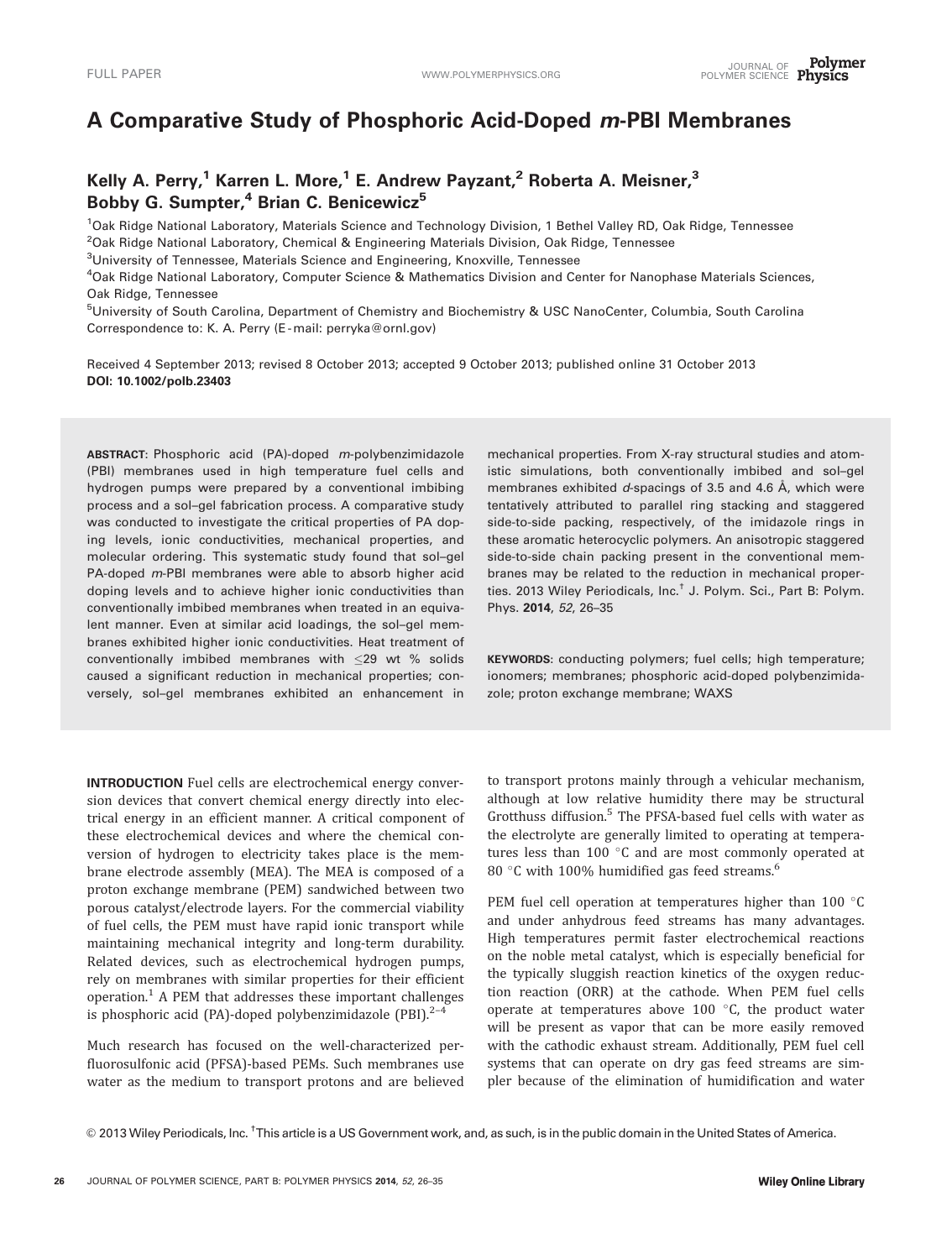recovery subsystems. The most significant advantage of hightemperature operation, however, is the tolerance to fuel impurities. High temperature PEM devices based on a phosphoric acid-doped polybenzimidazole membranes have shown enhanced tolerance to fuel impurities, such as  $H_2S$ , CO, NH<sub>3</sub>, and CH<sub>3</sub>OH, as compared to low temperature PEMFCs.<sup>2,7,8</sup>

To increase the operating temperature of PEM fuel cells above 100 $\degree$ C, researchers have investigated modified PFSA membranes, alternative thermally stable polymers, composites, and complexes of basic polymers with acids.<sup>9</sup> Aciddoped PBI membranes have received significant attention after Wainright et al. doped m-PBI films with phosphoric acid and demonstrated fuel cell operation of these membranes at temperatures of 100-200 °C.<sup>10</sup> PA-doped PBI membranes can be prepared by two processes: (1) conventional acid bath immersion and (2) a sol–gel process from a polyphosphoric acid solution. The resulting PA-doped m-PBI membranes (conventionally imbibed versus sol–gel) have been reported to have different macroscopic properties, such as ionic conductivity and mechanical integrity.<sup>11</sup>

In the conventionally imbibing process used to form PAdoped m-PBI membranes, a preformed dense polymer membrane is soaked in a concentrated phosphoric acid bath. The fabrication of conventionally imbibed PBI membranes involves an energy-intensive, multi-step process. m-PBI powder is dissolved in polar aprotic solvents, which sometimes contains dissolved salts, at high temperatures and pressures. This PBI solution is filtered and cast to form a membrane, which undergoes solvent evaporation, washing, and a final heat treatment. The preformed, dense PBI membrane is then immersed in an acid bath, which results in relatively low acid doping levels of 6–10 moles of PA per polymer repeat unit (PA/rpu) and moderate ionic conductivity for use in PEMFCs.<sup>9</sup> Several recent review articles summarize research and development efforts during the past 10 years that have focused on phosphoric acid-doped polybenzimidazole membranes.<sup>2,4,12</sup>

PA-doped PBI membranes were significantly advanced by the development of a sol–gel process, where the viscous polymerization solution of a PBI polymer dissolved in polyphosphoric acid is cast directly onto a substrate. $11$  Upon exposure to atmospheric moisture, polyphosphoric acid is hydrolyzed to phosphoric acid. Phosphoric acid is a poor solvent for many PBIs compared to polyphosphoric acid. The change in solvent quality induces a transition from a viscous solution to a percolating gel network with good mechanical integrity. The ionic conductivities of sol–gel PA-doped PBI membranes were reported to be higher than  $0.25S/cm^{11}$  and the lifetimes, when used in high temperature PEM fuel cells at  $160^{\circ}$ C, have exceeded 10,000  $h^{13}$  As a result of their chemical and thermal stability, high ionic conductivity, and mechanical integrity, sol–gel PA-doped PBI membranes have been commercialized as proton exchange membranes for fuel cells in 10 W to 10 kW applications by BASF Fuel Cells.<sup>12,14-16</sup>

The literature contains limited findings regarding structure/ property relationships in PA-doped PBI membranes. Research on the microstructure of PA-doped PBI membranes is mainly limited to PBI materials in the absence of phosphoric acid, the addition of which is essential for practical ionic conductivity.<sup>17-23</sup> These PBI studies have established the tendency of polybenzimidazole to form aggregates in solution.

In this work, a comparative study of PA-doped m-PBI membranes was conducted to investigate the structure and membrane properties that result from the two main processes used for membrane formation. The doping procedures and heat treatments were used to prepare m-PBI membranes with different levels of PA. The membrane compositions were determined before and after heat treatment to ensure accurate correlation between membrane compositions and the corresponding ionic conductivities and mechanical properties measured for the two types of membranes. Microstructural analyses were conducted via wide angle X-ray scattering (WAXS) and interpreted with the aid of atomistic simulations.

## EXPERIMENTAL

#### **Materials**

 $m$ -PBI films (undoped, 55  $\mu$ m thickness) were provided by BASF Fuel Cell GmbH. For the condensation polymerization of sol-gel processed PA-doped PBI membranes, 3,3',4,4'-tetraaminobiphenyl (TAB, polymerization grade) provided by Celanese Ventures, GmbH and isophthalic acid  $(IA, 99+%)$ from Amoco were used without further purification. The polymerization solvent, polyphosphoric acid (115–116 wt %), was acquired from Aldrich and FMC Corporation. Equilibration baths of different concentrations were produced by dilution of 85 wt % o-phosphoric acid purchased from Fisher Scientific.

#### Membrane Preparation

PA-doped *m*-PBI membranes were prepared by two processes: conventional imbibing through immersion in acid baths and the sol–gel process. Conventionally imbibing of commercial m-PBI films was conducted by three separate washings in 70 $\degree$ C distilled water followed immediately by soaking the films in 85 wt % o-phosphoric acid for 24 h at room temperature. In the sol–gel process, PA-doped m-PBI membranes were prepared by first polymerizing stoichiometric amounts of IA and TAB in polyphosphoric acid at  $240^{\circ}$ C for 20 h with continuous stirring under nitrogen. $^{11}$  To adjust the solution viscosity prior to casting, the polyphosphoric acid solution was diluted with o-phosphoric acid and stirred for an additional 2 h. The solution, held at 240  $\degree$ C, was cast onto a glass plate using a doctor blade (10–20 mm). Upon exposure to the laboratory atmosphere (30% RH at 21 $\degree$ C) for 24 h, a solution-state to gel-state (sol–gel) transition was observed.

To adjust the PA content in the membranes, the PA-doped PBI membranes were equilibrated in phosphoric acid baths of different concentrations. After exposure to atmospheric moisture, the stable sol–gel PA-doped PBI membranes were equilibrated in 57 wt % PA baths at room temperature for

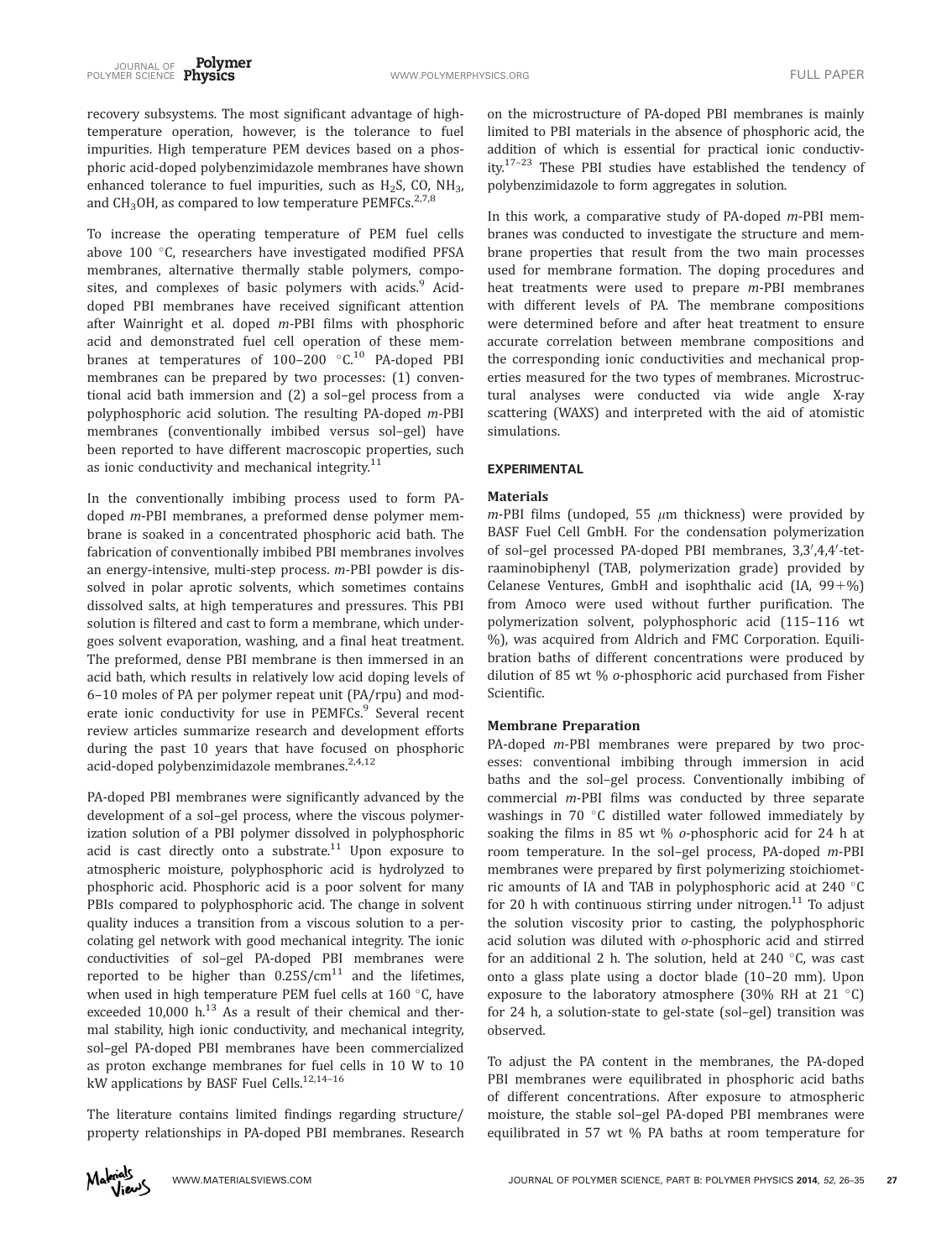>16 h. A section of the sol–gel and the conventionally imbibed PA-doped m-PBI membranes were equilibrated in either a 72 or 31 wt % PA bath for an additional 16 h or longer. For the heat treatment study, sections of m-PBI membranes were heat treated for 5 days at 120 °C on Kapton support films in air.

#### Membrane Characterization

The PA-doped PBI membranes were characterized in terms of inherent viscosity, acid content, ionic conductivity, mechanical behavior, and structure using WAXS. For inherent viscosity measurements, crushed PBI polymer was neutralized with ammonium hydroxide, washed, and then vacuum dried at 110-130  $\degree$ C overnight. The inherent viscosities (average error  $\pm$  0.03 dL/g) of approximately 0.2 g/dL solutions in 96% sulfuric acid were determined using a Cannon Ubbelohde viscometer at 30.0  $\,^{\circ}$ C.<sup>11</sup>

Compositions were determined before and after heat treatment. PA-doped PBI membranes from different PA baths were preweighed  $(W_{wet})$  and then titrated with a 0.1 M sodium hydroxide (NaOH) solution using a Metrohm 716 DMS Titrino titrator. The titrated membranes were dried in a 110–130 °C oven for  $>8$  h. The neutralized specimens were cooled in a vacuum and weighed to achieve a dry solids weight,  $W_{\text{dry}}$  The average acid doping level, in moles of phosphoric acid per PBI repeat unit (PA/rpu), is determined from eq  $1^{11}$ :

$$
PA/rpu = \frac{(V_{NaOH} \cdot [NaOH])}{(W_{dry}/MW)}, \qquad (1)
$$

where the volume of sodium hydroxide is  $V_{\text{NaOH}}$  and the molecular weight of the polymer repeat unit is MW. The solids content (solids%) was determined before and after heat treatment by the ratio of dry weight to the initial wet weight, as in eq  $2:^{11}$ 

$$
Solids\% = \frac{W_{\text{dry}}}{W_{\text{wet}}} \times 100. \tag{2}
$$

Ionic conductivity data were obtained using a four-probe AC impedance method to investigate the bulk membrane conduction.<sup>11</sup> Rectangular pieces (3.5  $\times$  7.0 cm<sup>2</sup>) of PA-doped PBI membranes were loaded into a glass conductivity cell attached with four Pt wires. Current was supplied through the outer wires, while the potential difference was measured between the inner wires. The cell was attached to a Zahner IM6e spectrometer. The cell was heated in 20 $\degree$ C increments to  $180$  °C in an oven open to the laboratory atmosphere with no humidity controlled equipment to simulate dry conditions. $11$  The temperature was equilibrated for 10 min and four-probe impedance data (over a frequency range from 1 Hz to 100 kHz) was collected. The Nyquist plot of membrane resistance across the frequency range was fitted to a twocomponent model with an Ohmic resistor in parallel with a capacitor. Ionic conductivity,  $\sigma$ , was calculated from the following eq 3:

$$
\sigma = \frac{d}{lwR},\tag{3}
$$

where the distance between the test electrode and sensor electrode (d) was 2.0 cm, which is divided by the product of the thickness  $(I)$ , width  $(w)$ , and membrane resistance  $(R)$ . All data reported herein were obtained on a second heating cycle after the membrane was cooled in a vacuum. The thickness measurements used in the conductivity calculations were taken after the second heating cycle to account for shrinkage due mainly to water loss.

The stress–strain curves were acquired using an Instron Model 5843, equipped with a 10 N load cell and a noncontact type video extensometer, at a strain rate of 5 mm/ min. The tensile measurements were performed on wet dumb-bell-shaped specimens cut to the ASTM standard D638 (Type V specimen) without environmental control. The dumb-bell-shaped specimens were cut perpendicular to the casting direction with a manual press equipped with a precision die. Five tensile tests were performed on each membrane with a particular acid doping level and processing treatment before and after heat treatment. The heat-treated membranes (and the conventional m-PBI membrane with 26 wt % solids and 7 PA/rpu) were held with sandpaper to prevent catastrophic slippage in the pneumatic grips. For registration of the video extensometer, two white dots ( $\sim$ 20 mm apart) were painted on the membranes not more than 2 h before testing just outside of the gauge length (7.62 mm). The elastic modulus, yield point, and maximum stress were evaluated from the stress–strain curves. The elastic modulus was obtained from a linear regression of the steepest region of the curve before the yield point. The yield point was generally followed by strain hardening and a maximum stress value defined as the failure point. Yield point was defined as the intersection of the linear regression obtained for the modulus after shifting by 2% of the elongation at failure.

To investigate bulk ordering in the membranes as function of process, specimens with similar compositions were analyzed on a PANalytical X'Pert Pro instrument equipped with a Cu  $K_{\alpha}$  X-ray target (at 45 kV and 40 mA) and a miniprop point detector with a parallel plate collimator from 2 to  $40^{\circ}$  $2\theta$  over 1 h 45 min. The incident X-ray beam passes through a  $1/2^{\circ}$  fixed slit, a parabolic multilayer mirror, and 0.04 rad Soller slits. The diffracted X-ray beam is collected after passing through parallel plate collimator  $(0.09^{\circ})$  and 0.04 rad Soller slits. The benefit of these beam optics is that the incident X-ray beam is nearly monochromatic and "pseudoparallel," which removes errors due to sample height variations.<sup>24</sup> WAXS scans with reflection and transmission geometries were collected using these beam optics.

WAXS scans were plotted with X'Pert HighScore Plus Version 2.2b software. The 1-D data using the mirror/parallel plate collimator/miniprop beam optics were fitted using ProFit Version 1.0c software. Background scans of the 1-D data in the reflection and transmission geometry were scaled to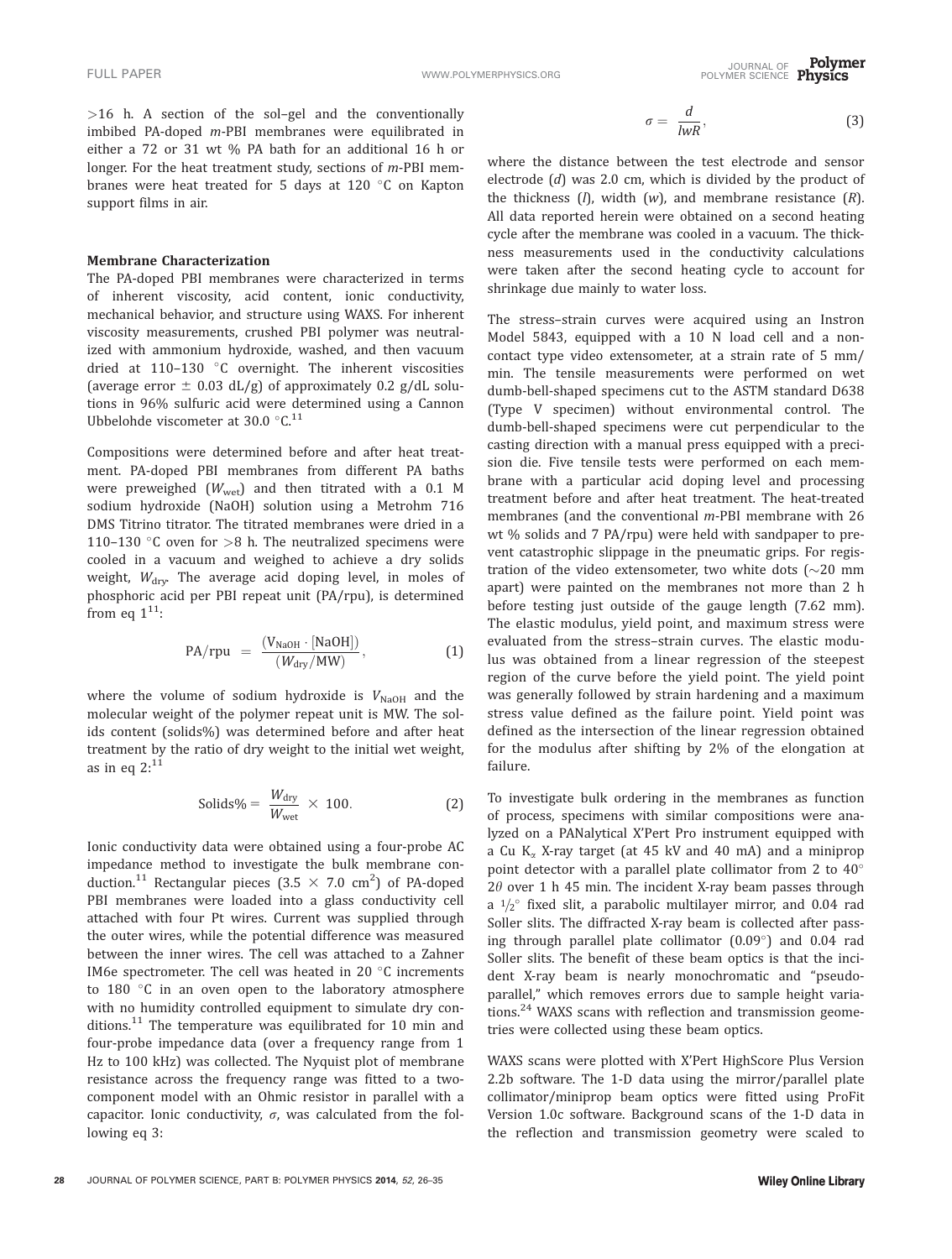

FIGURE 1 Correlation of solids content and acid doping level for heat-treated PA-doped m-PBI membranes for PA-doped m-PBI membranes prepared by the sol-gel process (- $\blacksquare$ -), conventional imbibing (- $\triangle$ -), and exponential fit (y = 0.2 + 0.9  $e^{-x/2.2}$ ) of the data (…).

correspond to the intensity at low angles  $( $4^{\circ}$  2 $\theta$ ) before$ subtraction. The scan was then individually fit using the ProFit software. For the 1-D data, the background was allowed to be refined by slope and intensity. First a wide, full-width at half-maximum (FWHM) =  $10.38$ , peak was fit between 5 and 35 $^{\circ}$  2 $\theta$ , allowing position, width, and intensity to be refined. After fixing what is termed the "amorphous halo," additional narrower (FWHM  $= 2$ ) peaks were added and refined by position, width, and intensity. Then all peaks, including the amorphous halo, were refined. Additional peaks were added, if necessary. For the m-PBI membranes, the peak list from the most defined scan was then used to fit all the m-PBI scans. The FWHM for each peak, except the "amorphous halo," was reset to  $FWHM = 2$ before refinement. The resulting fit agreed well with previous individual fits. Using this peak list, the bias of the experimentalist in determining how many peaks were present was removed. Three peaks related to sample holder and setup were found for both the conventional and sol–gel membranes from the WAXS studies. These peaks were relatively sharp with large spacings of 23.1, 15.4, and 11.7 Å that may result from clay, wax, or surfactant contaminants and due to their sharpness are not relevant for PA-doped PBI membrane interpretation.

To aid interpretation of the individual WAXS peaks, atomistic simulations (molecular mechanics) were performed on structural models of m-PBI using the MM3 Force-Field parameterization. A second energy minimization was performed after protonating the benzimidazole rings and adding phosphoric acid. From the second minimized structure, a classical molecular dynamics simulation was performed within the conical ensemble (500 K) for 5 ps followed by energy minimization, to simulate a thermal treatment.

#### RESULTS AND DISCUSSION

### Acid Loading and Retention

PA-doped m-PBI membranes were prepared by conventional acid immersion (conventionally imbibed) and the sol–gel process, and then equilibrated in 31 and 72 wt % PA baths and heat-treated for 5 days at 120 $\degree$ C. Figure 1 summarizes the solids content as a function of acid doping level after heat treatment. This demonstrates that the polymer-acid composition of the membranes scales in a similar manner for the two membrane fabrication processes. However, the sol–gel process is capable of producing membranes with overall higher PA contents (without excessive swelling, which could compromise the membrane integrity). The lower acid levels achieved by conventional imbibing techniques, even using PA baths of higher PA concentrations, demonstrate the inherent difficulties of doping (swelling) a dense preformed network, versus the relative ease of in situ PA doping through the sol–gel process.

Heat treatment of PA-doped  $m$ -PBI membranes at 120  $^{\circ}$ C reduced the water content as expected; however, partial reabsorption of water occurred during storage. This heat treatment would not be expected to affect phosphoric acid content because phosphoric acid has a relatively high boiling point. However, Figure 2 shows the change in acid doping level before and after heat treatment and indicates a reduction in acid doping level for all membranes after heat treatment most likely due to the ability of steam to remove some PA from the membrane. The final amount of PA in the membranes was similar for both membrane processes. The extrapolated line indicates that even at low doping levels,  $\sim$ 2 PA/rpu would remain in the membranes which corresponds with two phosphoric acid molecules that protonate the two benzimidazole rings in the polymer repeat unit.<sup>10</sup>



FIGURE 2 Acid doping level before and after heat treatment for sol–gel PA-doped *m-*PBI membranes (-**II**-) and conventionally imbibed membranes  $(-\triangle^{-})$ . The dashed line indicates the line expected for no PA loss during heat treatment, and the solid line is the fitted line (linear regression) for the data.

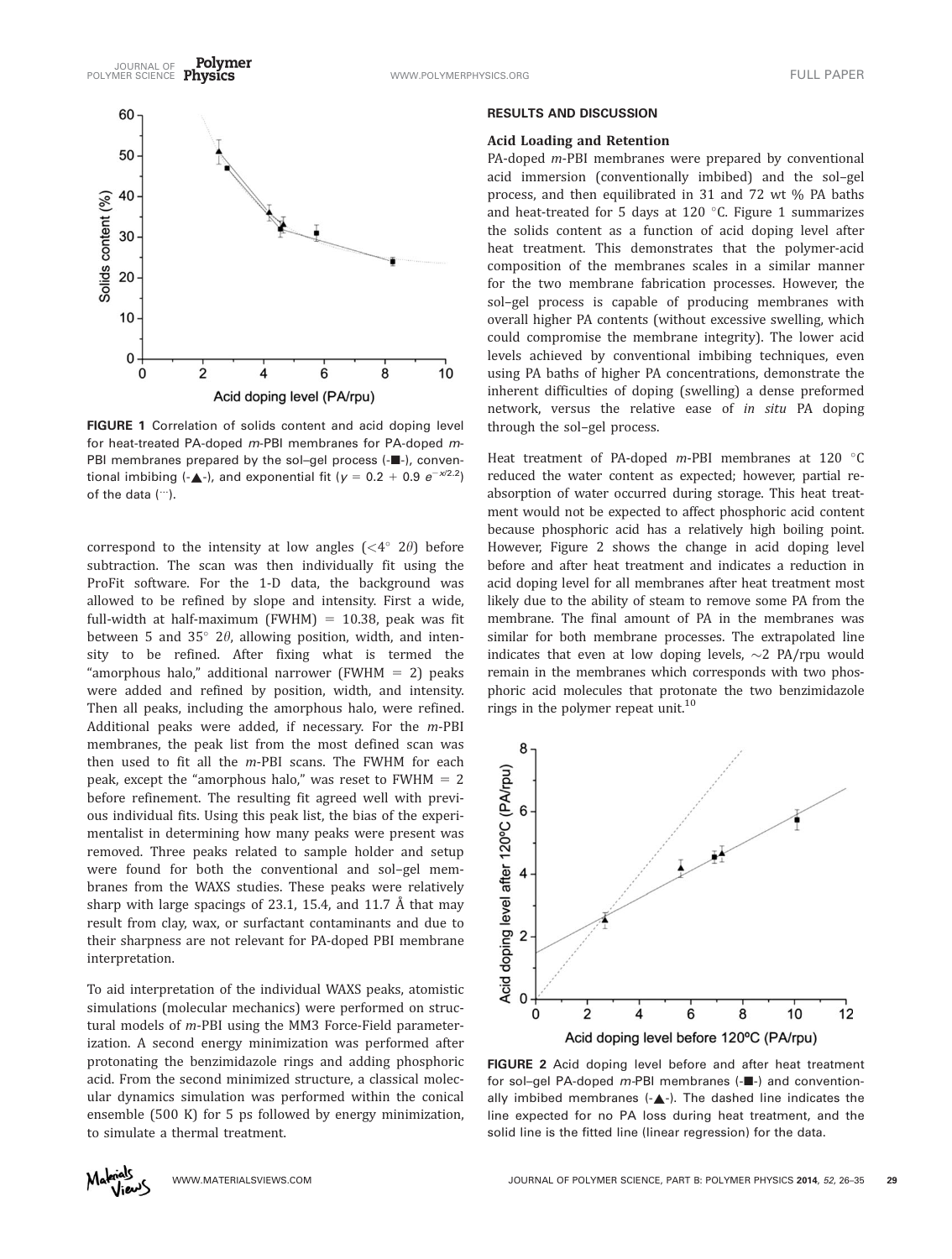

FIGURE 3 Effect of acid doping level on ionic conductivity for heat-treated (A) conventionally imbibed and (B) sol–gel m-PBI membranes at 120 °C ( $\cdots$ •), 140 °C (- $\odot$ -), and 160 °C ( $\rightarrow$ -). The error in acid doping level was  $\leq$ 0.3 PA/rpu, except for the highest acid doping levels ( $8 \pm 0.7$  PA/rpu).

#### Ionic Conductivity

The ionic conductivity of PA-doped PBI membranes is related to the acid doping level, humidity, temperature, and pressure.<sup>10</sup> During an initial temperature increase to 180  $\degree$ C in an open oven, the presence of "free water" (re-adsorbed) initially contributes to the ionic conductivity and yields higher ionic conductivity values.25 After this initial dehydration of the adsorbed water, the ionic conductivity was slightly reduced and the dimerization of phosphoric acid to pyrophosphoric acid reaches an equlibrium.<sup>26</sup> This previous work noted that initial compositions of PA-doped PBI membranes are thus changed by this equilibrium after heat treatment. Therefore, membranes were first heat-treated and subsequent compositional analyses and ionic conductivities from the second heating cycle are presented.

The conductivity values at 120, 140, and 160  $\degree$ C for different acid doping levels are shown in Figure 3 for heat treated (A) conventionally imbibed and (B) sol–gel PA-doped m-PBI membranes. Each process resulted in a clear difference in

the relationships between ionic conductivity and acid doping level. Within this dataset that has minimal overlap in composition between the two processes, the conventional membranes with lower acid doping level exhibit an exponential relationship with proton conductivity, while the sol–gel membranes with higher acid doping level exhibit a logarithmic relationship. This limited dataset suggests that process and/or acid doping level leads to a change in the structure– property relationship of PA-doped PBI membranes. Within the region of compositional overlap, it was observed that membranes made by the sol–gel process had higher ionic conductivities than conventionally imbibed membranes at equivalent acid doping levels. As stated earlier, the sol–gel membranes retained high PA doping levels with equivalent doping and heat treatments, and thus are able to exhibit even higher ionic conductivities. The conventionally imbibed membranes in this study are simply unable to achieve such high acid doping levels and the associated ionic conductivities with equivalent treatments. From the conductivity curves shown in Figure 4 at similar acid doping levels  $({\sim}5$  PA/rpu), the ionic conductivity of the heat-treated solgel PA-doped m-PBI was 6, 18, and 31% higher than the conventionally imbibed membrane at 140, 160, and 180  $\degree$ C, respectively.

Note that the ionic conductivities measured for the conventionally imbibed PA-doped m-PBI membrane before and after heat treatment were higher than values previously reported (5 PA/rpu membrane:  $<$  0.03 S/cm at 150 °C and water activity between 0.1 and 0.25  $P_{\text{H}_2\text{O}}/P_{\text{sat}}$ ,<sup>10</sup> but are similar to those reported for conventional membranes with slight humidification (7 PA/rpu membrane: 0.09 S/cm at 170  $^{\circ}$ C and  $10\%$  RH).<sup>10,25</sup> As stated earlier, the only environmental control during the ionic conductivity tests reported in this article was temperature.



FIGURE 4 Ionic conductivities for heat-treated PA-doped m-PBI membranes at different acid doping levels for conventionally imbibed membranes  $[3 \pm 0.3 \ (-\Delta)$ ,  $4 \pm 0.3 \ (-\Delta)$ , and  $5 \pm 0.3 \ (-\Delta)$ 0.3 PA/rpu (- $\circ$ -)] and sol-gel membranes [3  $\pm$  0.2 (- $\blacktriangle$ -), 5  $\pm$  0.2  $(-\blacksquare$ -), 6 ± 0.3 (- $\lozenge$ -), and 8 ± 0.7 PA/rpu (- $\blacktriangleright$ -)].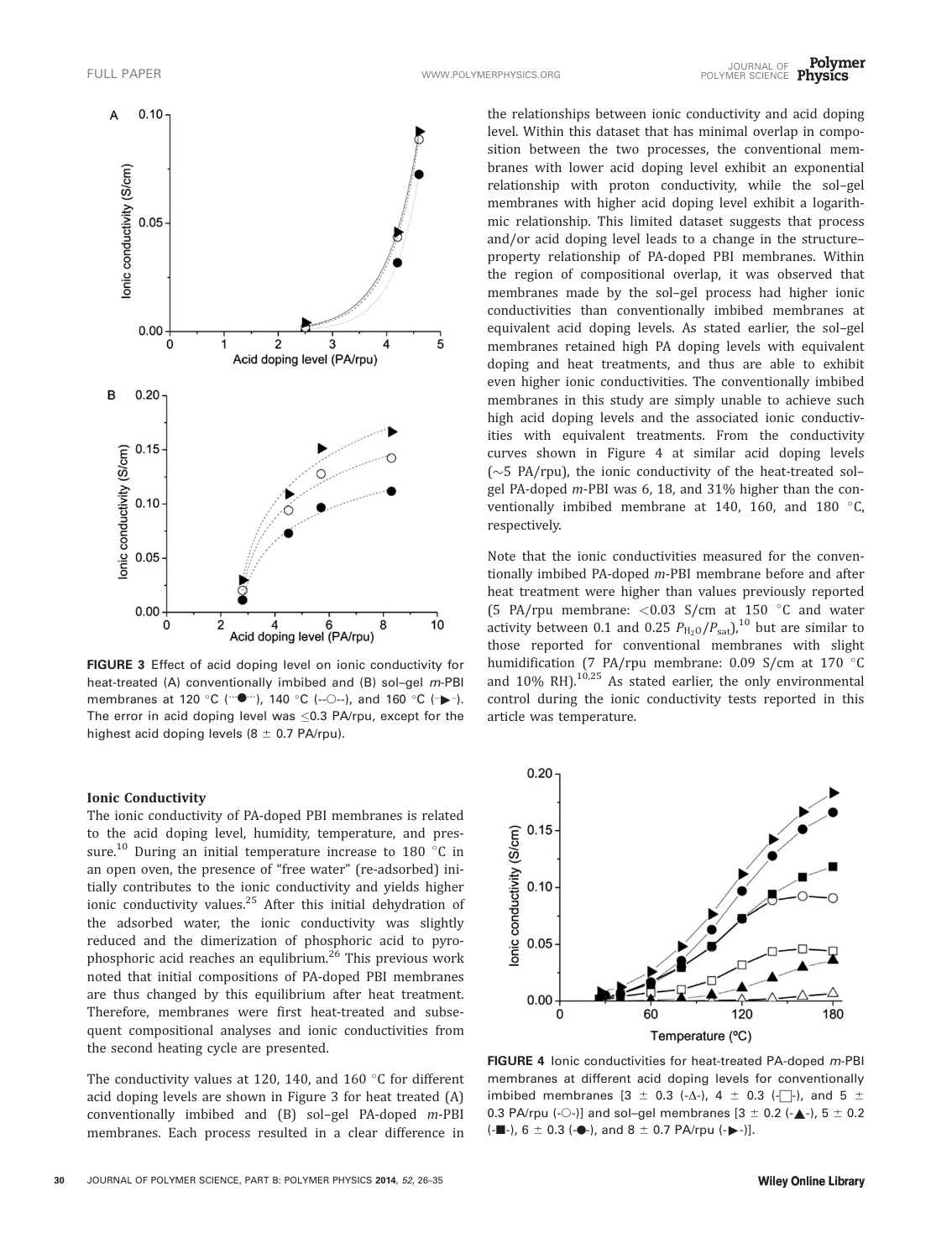

FIGURE 5 Stress–strain behavior of (A) conventionally imbibed and (B) sol-gel PA-doped m-PBI with different solids content before (bht) as a solid line and after (aht) heat treatment as a dash line at 120 °C. (A) Conventional membranes with 37 wt % solids content bht and 51 wt % aht  $(\Delta)$ , 29 wt % bht and 36 wt % aht  $\Box$ ), and 26 wt % bht and 33 wt % aht  $\Diamond$ ). (B) sol-gel membranes 22 wt % solids content bht and 32 wt % aht  $($   $)$ , and 16 wt  $\%$  bht and 31 wt  $\%$  aht ( $\blacksquare$ ).

#### Mechanical Properties

The mechanical integrity of high temperature PEMs is essential for their long-term use in high temperature fuel cells and hydrogen pumps. To investigate the effect of solids content and acid doping level on mechanical properties, tensile testing was performed at ambient conditions on the conventional and sol–gel PA-doped m-PBI membranes before and after heat treatment.

The stress–strain behavior for the conventionally imbibed and sol–gel PA-doped m-PBI membranes before and after heat treatment is shown in Figure 5. The conventionally imbibed membranes before and after heat treatment exhibit well-defined yield points, while the yield point for the sol– gel membranes becomes significantly less pronounced after heat treatment. At solids content  $\leq$ 29 wt % (acid doping

level  $\geq 6$  PA/rpu), the conventionally imbibed membranes experienced a reduction in mechanical properties and  $\sim$ 50% loss in maximum stress after heat treatment. Conversely, for the PA-doped sol–gel m-PBI membranes, heat treatment increased the modulus, stress at yield point, and the maximum tensile stress. The heat-treated PA-doped m-PBI membranes (31–36 wt % solids) exhibited tensile strengths of  $<$ 10 MPa and  $<$ 150% elongation, and were quite similar for both membrane processes despite their differences prior to heat treatment. The conventionally imbibed membrane with much higher solids content (51 wt %) expectedly showed higher mechanical properties.

An inverse relationship was observed between membrane ionic conductivity that increased with increased acid content, and membrane mechanical properties that decreased with increased acid content. The membrane ionic conductivity and the stress at yield are plotted as a function of acid doping level in Figure 6. After heat treatment, conventional PAdoped *m*-PBI with  $\sim$  5 PA/rpu and  $\sim$  30 wt % solids content exhibited a stress at yield of  $4 \pm 0.6$  MPa and an ionic conductivity 0.09 S/cm at 160  $^{\circ}$ C; similarly, a sol-gel PA-doped m-PBI membrane with a similar composition exhibited stress at yield of  $3 \pm 0.5$  MPa and an ionic conductivity of 0.11 S/ cm.

The sol–gel process membranes were able to attain acid doping levels not possible by conventional acid immersion. The sol–gel process provided membranes with higher ionic conductivity and somewhat lower mechanical properties, but still capable of being fabricated into membrane electrode assemblies suitable for fuel cell use.

### Structural Analysis

The microstructure of proton exchange membranes is believed to contribute to the mechanical integrity, proton conductivity, and the ability to solvate protons. $27$  WAXS permits the Å-scale characterization of bulk ordering in



FIGURE 6 Effect of acid doping level on stress at yield (filled) and ionic conductivity at 160 $\degree$ C (unfilled) for heat-treated conventionally imbibed ( $\blacktriangle$  and  $\triangle$ ) and sol-gel ( $\blacksquare$  and  $\Box$ ) PAdoped m-PBI membranes.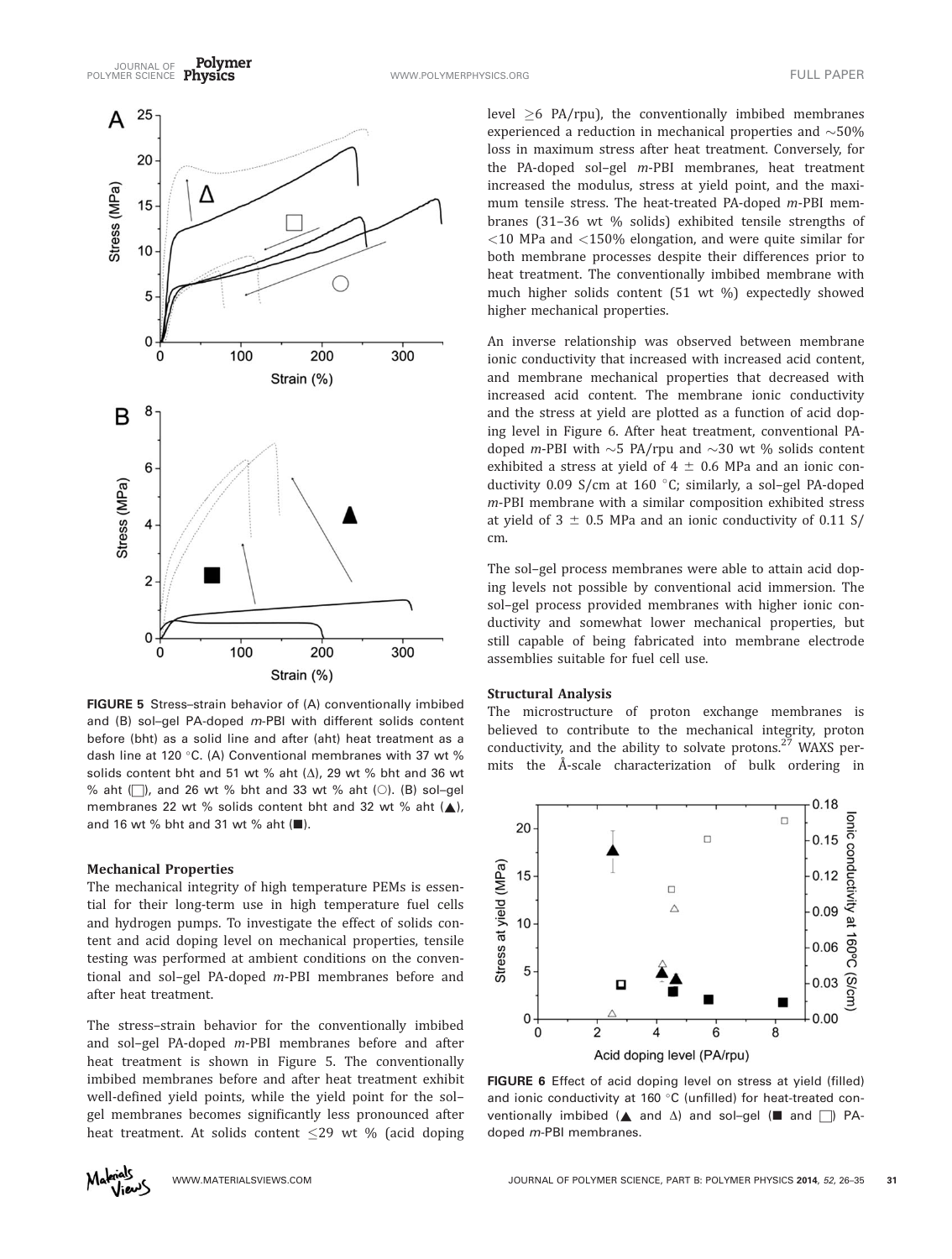

FIGURE 7 WAXS spectra of heat-treated (A and C) conventional (5  $\pm$  0.3 PA/rpu and 33  $\pm$  2 wt % solids) and (B and D) sol-gel (5  $\pm$  0.2 PA/rpu and 32  $\pm$  2 wt % solids) PA-doped m-PBI membranes. A and B are one-dimensional WAXS scans in reflection geometry taken parallel and perpendicular to the cast direction. C and D are one-dimensional WAXS scans in transmission geometry taken parallel and perpendicular to the cast direction.

polymers with minimal introduction of artifacts. Thus, WAXS was used to study conventionally imbibed and sol–gel PAdoped m-PBI membranes after heat treatment to elucidate differences in structural ordering.

To isolate the effects of process on properties, heat-treated PA-doped *m*-PBI membranes of similar composition were studied using WAXS with beam optics that reduced the error introduced by sample height, and thus permitted more accurate measurement of d-spacings. The heat-treated conventionally imbibed PA-doped m-PBI (5  $\pm$  0.3 PA/rpu and 33  $\pm$  2 wt % solids) that was equilibrated in 85 wt % phosphoric acid had essentially the same composition as the heat-treated sol– gel m-PBI membrane (5  $\pm$  0.2 PA/rpu and 32  $\pm$  2 wt % solids) equilibrated in 57 wt % phosphoric acid. WAXS patterns from heat-treated conventionally imbibed m-PBI membranes are shown in Figure 7(A, C), and the patterns from the sol–gel m-PBI membranes are shown for comparison in Figure 7(B, D), recorded in both the parallel and perpendicular directions relative to the membrane casting direction.

The peak positions observed in all the WAXS scans for PAdoped m-PBI membranes are similar; however, the intensities of the conventionally imbibed membrane appear to depend on direction, indicative of some degree of anisotropy. The predominant d-spacing parallel to the conventionally imbibed membrane surface is at  $2\theta \sim 19^{\circ}$ , yet the maximum intensity perpendicular to the membrane surface is at  $2\theta \sim 25.5^{\circ}$ . The sol–gel membrane is relatively isotropic; with a maximum intensity observed at  $2\theta \sim 25.5^\circ$  for WAXS scans obtained both parallel and perpendicular to the sol–gel membrane surface.

A broad amorphous halo was observed in the WAXS patterns for both heat-treated conventionally imbibed and sol–gel PAdoped m-PBI membranes centered between  $2\theta = 22-24^{\circ}$ with a FWHM =  $9-14^\circ$  as determined with peak fitting. In comparison, the other peaks identified in the WAXS patterns were narrower (FWHM =  $0.4-3^{\circ}$ ). The two most intense peaks for both the heat-treated conventionally imbibed and sol–gel PA-doped m-PBI membranes were observed at  $2\theta =$ 25.5  $\pm$  0.1 and 19.1  $\pm$  0.1°, which corresponded to *d*-spacings 3.49  $\pm$  0.02 and 4.63  $\pm$  0.04 Å, respectively.

From peak fitting of the reflection and transmission geometry scans, the heat-treated sol–gel PA-doped m-PBI membranes exhibited nearly a 1:1 ratio of the peak intensities at  $2\theta$ ~19 and 25.5°. Conversely, the heat-treated conventionally imbibed PA-doped m-PBI membranes were anisotropic, as shown by the similar 1:1 ratio of peak intensities in the transmission scan versus the 2:1 ratio in the reflection scan.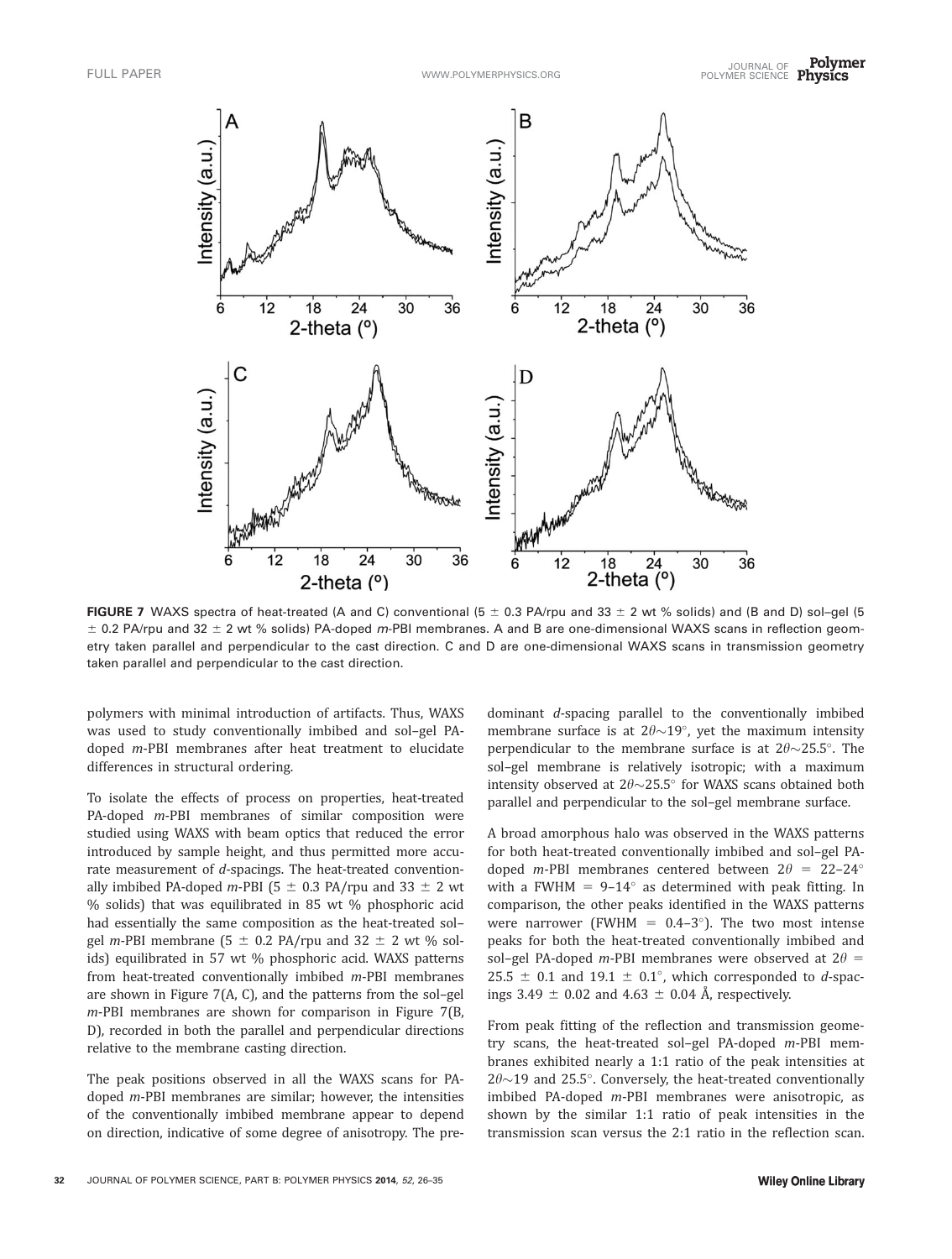

**FIGURE 8** Environment within 6  $\AA$  of imidazole ring from classical atomistic simulations (molecular mechanics) illustrating (A) nearly perpendicular stacking (distance between atoms in circles in clockwise order: 3.74, 3.36, 3.71, and 3.33 Å) and (B) staggered side-to-side packing (distance between arrows 3.30 and 5.19 Å).

Therefore, the predominant d-spacing parallel to the conventionally imbibed membrane surface is 4.66 Å (2 $\theta \sim 19^{\circ}$ ). Because of the relatively low intensity of the other WAXS peaks features that limits accurate peak fitting, interpretation focused on the more intense peaks that correspond to dspacings of  $\sim$ 3.5 and 4.6 Å.

In poly(2,5-benzimidazole) films with and without acid, WAXS studies<sup>28,29</sup> observed ordering in the membranes consistent with a spacing of 3.3–3.5 Å, which was attributed to the stacking of the heterocyclic ring using the work by Berry on another rigid heterocyclic polymer.<sup>30</sup> WAXS studies of poly(bisbenzimidazobenzophenanthroline-dione) films found a reflection at 3.5 Å, which was identified as "repeat units stacked in a graphite-like array."<sup>30</sup> This published literature suggests that the 3.5 Å reflection observed in the WAXS data acquired from the heat-treated PA-doped m-PBI membranes is a result of stacking of the heterocyclic and/or phenyl ring of the polymer repeat unit. Additional published WAXS studies of poly(2,5-benzimidazole) also exhibited 3.3 Å, 4.2 Å, and wider spacings that were affected by phosphoric acid incorporation and mechanical stretching.28

To better interpret the structural contributions identified by the individual WAXS peaks, classical atomistic simulations (molecular mechanics) were performed on structural models of m-PBI in phosphoric acid using the MM3 Force-Field parameterization. $31,32$  Eight protonated *m*-PBI chains in excess phosphoric acid underwent energy minimization and were subjected to a thermal treatment using molecular dynamics simulations at  $T = 400$  K. From the simulations, the environments within 6 Å of the imidazole nitrogens were investigated. It was determined that 32 imidazole rings out of a total of 64, had a neighboring ring system within 6 Å. Of these 32 sets of imidazole rings, only 13 contained nearly parallel ring systems that corresponded with stacking or staggered side-to-side packing of the polymer chains.

For the parallel stacking, six examples of benzimidazole rings stacking with another ring system [an example is shown in Fig. 8(A)] were found and exhibited an average spacing of 3.42  $\pm$  0.17 Å between the imidazole ring and the other ring system. Using experimental WAXS data acquired from heattreated conventionally imbibed and sol–gel PA-doped m-PBI membranes, a d-spacing was identified of 3.49  $\pm$  0.02 Å, which is in very good accord with the simulated spacing.

For the parallel staggered side-to-side packing, seven examples of benzimidazole rings exhibiting staggered side-to-side packing with no overlap of the imidazole ring with the benzimidazole or phenyl substituent of the neighboring polymer chain were identified. An example of staggered side-to-side

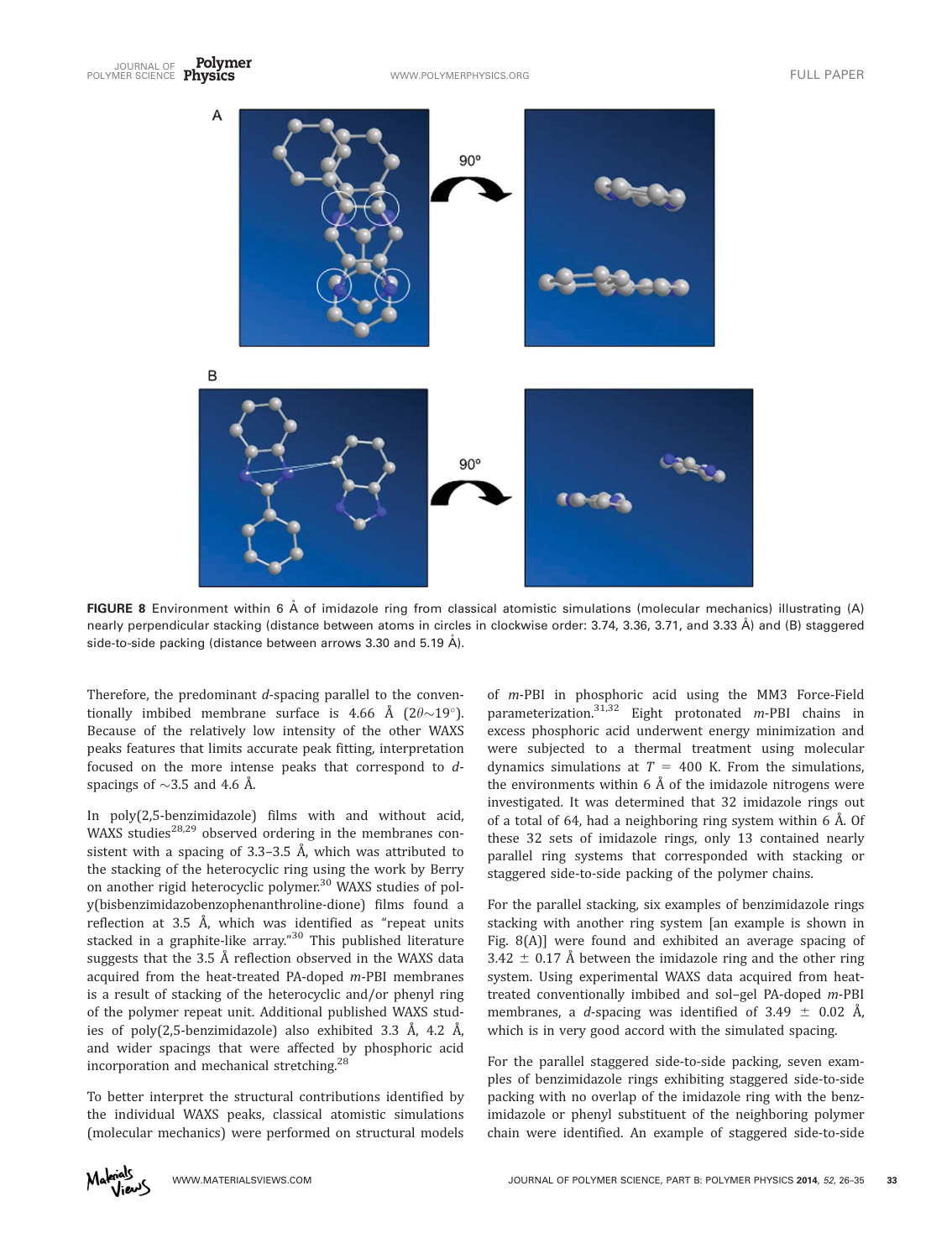packing is shown in Figure 8(B). From the simulation, the average staggered side-to-side packing was  $4.51 \pm 0.27$  Å. As discussed previously, the other predominant d-spacing in the WAXS data for heat-treated PA-doped m-PBI membranes was at 4.63  $\pm$  0.04 Å, which is similar to the simulated staggered side-to-side packing.

To summarize for heat-treated PA-doped m-PBI, the predominant experimental WAXS *d*-spacings of 3.49  $\pm$  0.02 and 4.63  $\pm$  0.04 Å were interpreted as parallel ring stacking and staggered side-to-side packing with the support of atomistic simulations. In the published literature, other rigid-rod polymer systems, such as poly(p-phenylene benzobisthiazole), have exhibited "face-to-face" and "side-to-side" stacking of the heterocyclic rings with d-spacings of  $\sim$ 3.6 and 5.9 Å.<sup>33</sup> The ordering for m-PBI polymer in the presence of phosphoric acid appears to be consistent with literature trends of a narrower face-to-face stacking and a wider side-to-side packing. Also, the conventionally imbibed membranes exhibited an anisotropic scattering in the parallel and perpendicular directions which was not present in the sol–gel membranes.

#### **CONCLUSIONS**

PA-doped m-PBI membranes were prepared by two processes, conventional acid immersion (conventionally imbibed) and a sol–gel process. After equilibration in phosphoric acid baths, the sol–gel membranes were able to retain more acid than the conventionally imbibed membranes. Heat treatment at 120 °C caused a slight reduction in acid content of both the conventionally imbibed and sol–gel membranes. In general, the acid doping levels of sol–gel membranes were higher than conventionally imbibed membranes after heat treatment, demonstrating the ability of the sol–gel membrane to absorb and retain larger amounts of phosphoric acid at elevated temperatures when treated in an identical manner. As a result of the higher acid doping levels, sol–gel membranes exhibited higher ionic conductivity than conventionally imbibed membranes before and after heat treatment. The relationship between ionic conductivity and PA doping level exhibited fundamentally different behaviors over the range of doping levels examined in this study.

PA-doped m-PBI membranes having similar compositions were prepared from conventional immersion in 85 wt % PA and equilibration of sol–gel membranes in 57 wt % PA. At similar acid doping levels, the sol–gel membranes showed higher ionic conductivities than the conventionally imbibed membranes at the critical temperature range of  $140-180$  °C. WAXS studies of heat-treated PA-doped m-PBI membranes found slight anisotropy in the conventional membrane that was not present in the sol–gel membrane. Anisotropy of the conventional membranes was related to preferential side-toside stacking of the ring systems parallel to the membrane surface. In addition, the conventional membranes with  $\geq 6$ PA/rpu lost significant mechanical performance with heat treatment and this loss in mechanical performance corresponded to an increase in the ordering identified predominantly at  $2\theta = 19^{\circ}$  (d = 4.6 Å) in the WAXS patterns. The anisotropic staggered side-to-side packing present in the conventional membranes may lead to a reduction in mechanical properties. Conversely, the sol-gel PA-doped m-PBI membrane exhibited enhanced mechanical properties and uniform ordering associated with  $2\theta{\sim}19$  and  $2\theta{\sim}25.5^{\circ}$  2 $\theta$  (d = 4.6 and 3.5 Å) with heat treatment. In conclusion, PA-doped PBI membranes of the same polymer chemistry result in different structure–property relationships depending on process.

#### ACKNOWLEDGMENTS

This research was supported by ORNL's Shared Research Equipment (ShaRE) User Facility and Center for Nanophase Materials Science, which is sponsored by the Office of Basic Energy Sciences, U.S. Department of Energy. A portion of this work also was supported by DOE's Office of Fuel Cell Technologies, the NSF IGERT Fellowship Program, and the HERE Program at ORNL. Larry Walker and Shawn Reeves at ORNL are also acknowledged for their invaluable assistance.

#### REFERENCES AND NOTES

1 K. A. Perry, G. A. Eisman, B. C. Benicewicz, J. Power Sources 2008, 177, 478–484.

2 J. Mader, L. Xiao, T. J. Schmidt, B. C. Benicewicz, Adv. Polym. Sci. 2008, 216, 63–124.

3 J. A. Ansensio, E. M. Sánchez, P. Gómez-Romero, *Chem.* Soc. Rev. 2010, 39, 3210–3239.

4 Q. F. Li, J. O. Jensen, R. F. Savinell, N. J. Bjerrum, Prog. Polym. Sci. 2009, 34, 449–477.

5 B. S. Pivovar, W. H. Smyrl, E. L. Cussler, J. Electrochem. Soc. 2005, 152, A53–A60.

6 X. Yu, A. Roy, S. Dunn, A. S. Badami, J. Yang, A. S. Good, J. E. McGrath, J. Polym. Sci. A 2009, 47, 1038–1051.

7 Q. F. Li, R. H. He, J. A. Gao, J. O. Jensen, N. J. Bjerrum, J. Electrochem. Soc. 2003, 150, A1599–A1605.

8 T. J. Schmidt, J. Baurmeister, ECS Trans. 2006, 3, 861–869.

9 Q. F. Li, R. H. He, J. O. Jensen, N. J. Bjerrum, Chem. Mater. 2003, 15, 4896–4915.

10 J. S. Wainright, J. T. Wang, D. Weng, R. F. Savinell, M. Litt, J. Electrochem. Soc. 1995, 142, L121-L123.

11 L. X. Xiao, H. F. Zhang, E. Scanlon, L. S. Ramanathan, E. W. Choe, D. Rogers, T. Apple, B. C. Benicewicz, Chem. Mater. 2005, 17, 5328–5333.

12 D. C. Seel, B. C. Benicewicz, L. Xiao, T. J. Schmidt, In Handbook of Fuel Cells: Advances in Electrocatalysis, Materials, Diagnostics and Durability; W. Vielstich, H. A. Gasteiger, H. Yokikawa, Eds.; Wiley: Chichester, UK, 2009; Vol. 5&6, Chapter 19, pp 300-312.

13 S. Yu, L. Xiao, B. C. Benicewicz, In CARISMA Workshop on Ionomer Membranes for Medium and High Temperature Fuel Cells; Wiley-VCH Verlag Gmbh: Stuttgart, Germany, 2008, pp 165–174.

14 M. Molleo, T. J. Schmidt, B. C. Benicewicz, In Encyclopedia of Sustainability Science and Technology; R. A. Meyers, Ed.; Springer Science + Business Media LLC: New York, 2012.

15 T. J. Schmidt, ECS Trans. 2006, 1, 19–31.

16 T. J. Schmidt, J. Baurmeister, ECS Trans. 2008, 16, 263–270.

17 L. C. Sawyer, R. S. Jones, J. Memb. Sci. 1984, 20, 147-166.